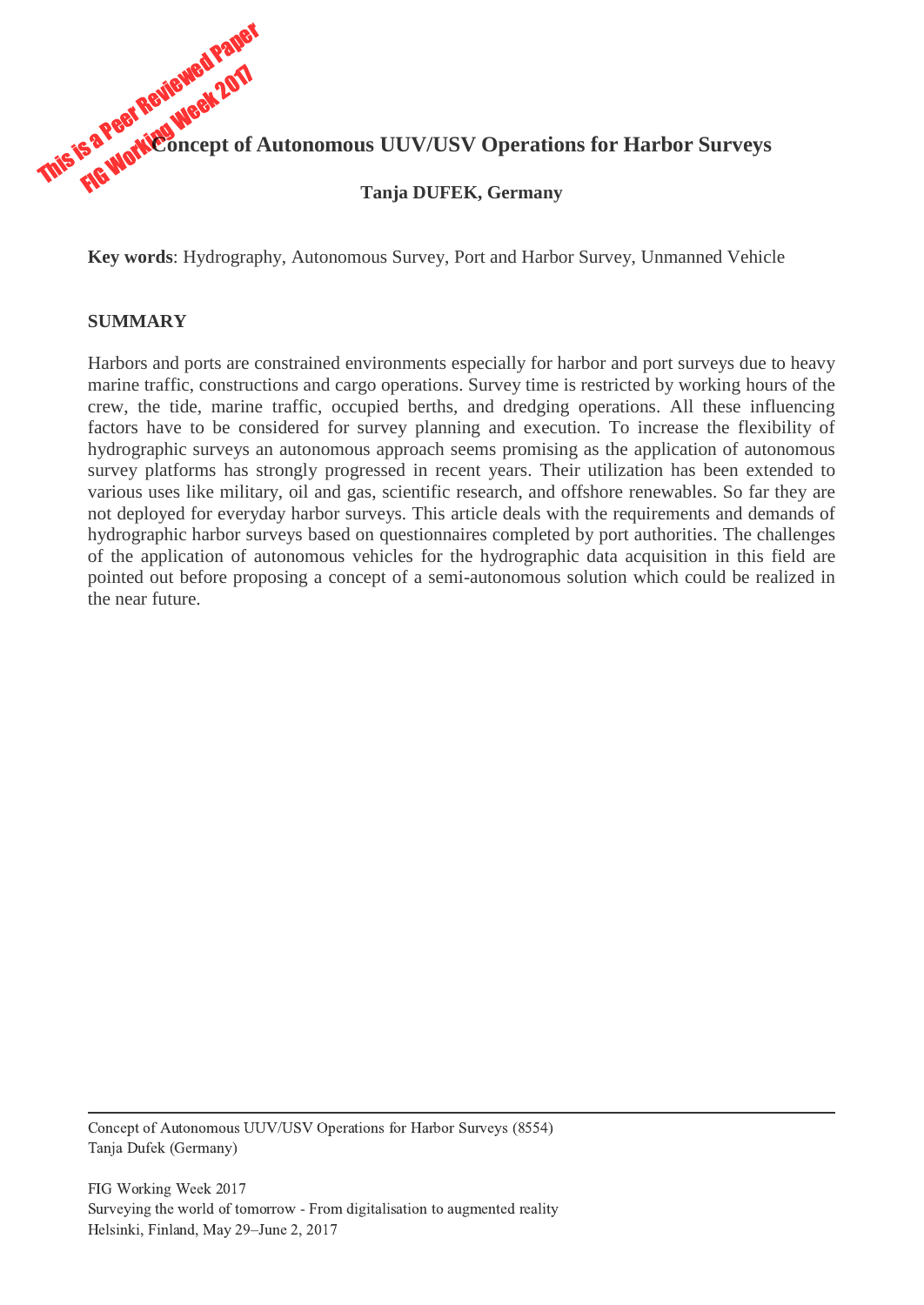# **Concept of autonomous UUV/USV operations for harbor surveys**

#### **Tanja DUFEK, Germany**

#### **1. INTRODUCTION**

Harbors play a significant role for the economic trade as over 90% of the global trade is carried by the international shipping industry by over 50,000 merchant ships (ICS, 2015). Harbors are characterized by dense infrastructure, high volume of traffic, and shallow water. Furthermore, their seabed can be subject to dynamic changes caused by strong tides and currents for example. For such a constrained environment the aspect of safety plays a very important role.

Port authorities are responsible for the maintenance and the development of the port infrastructure as well as controlling the maritime traffic. The main task of a survey division of a port authority is the determination and monitoring of water depth to ensure the accounted under-keel clearance for ships in their areas of responsibility. Furthermore, they support dredging operations and examine shoreline installations (e.g., quay walls) to detect possible damages underneath the water surface. In order to certify the safety of navigation and to maintain maritime safety, frequent and repetitive fullcoverage surveys are conducted. Such surveys are currently done by survey vessels equipped with echo sounders, auxiliary necessary sensors and personnel for planning and monitoring the data acquisition.

Over the last years the deployment of unmanned underwater vehicles (UUVs) like ROVs (Remotely Operated Vehicle) and AUVs (Autonomous Underwater Vehicle) and unmanned surface vehicles (USVs) which also include ASVs (Autonomous Surface Vehicle) has increased. Like indicated by the name, UUVs operate underneath the water surface whereas USVs float on the water surface. Some of the systems are hybrids which can operate on and underneath the water surface. UUVs and USVs can have different degrees of autonomy. ROVs for instance are usually linked to a ship by cable or tether which provides communication and power. The operator can control and navigate the vehicle and monitor the data acquisition of installed sensors. In contrary AUVs/ASVs operate completely autonomously (i.e. without external control).

This article deals with the usability of UUVs/USVs for the automation of hydrographic harbor surveys. The demands and specifications of them are pointed out, a comparison of these to state-ofthe-art UUVs/USVs, and properties of an optimal vehicle used for autonomous harbor surveys is discussed. To investigate the needs of harbor surveys a questionnaire was completed by international survey divisions of port authorities. These requirements are opposed to the properties of UUVs/USVs available on the market, before discussing the feasibility of their usability in this area of application by pointing out the discrepancy between the demands for harbor surveys and the technical specifications of autonomous UUVs/USVs.

#### **2. STATE OF THE ART**

#### **2.1 Harbor surveys**

 Concept of Autonomous UUV/USV Operations for Harbor Surveys (8554) Tanja Dufek (Germany)

FIG Working Week 2017 Surveying the world of tomorrow - From digitalisation to augmented reality Helsinki, Finland, May 29–June 2, 2017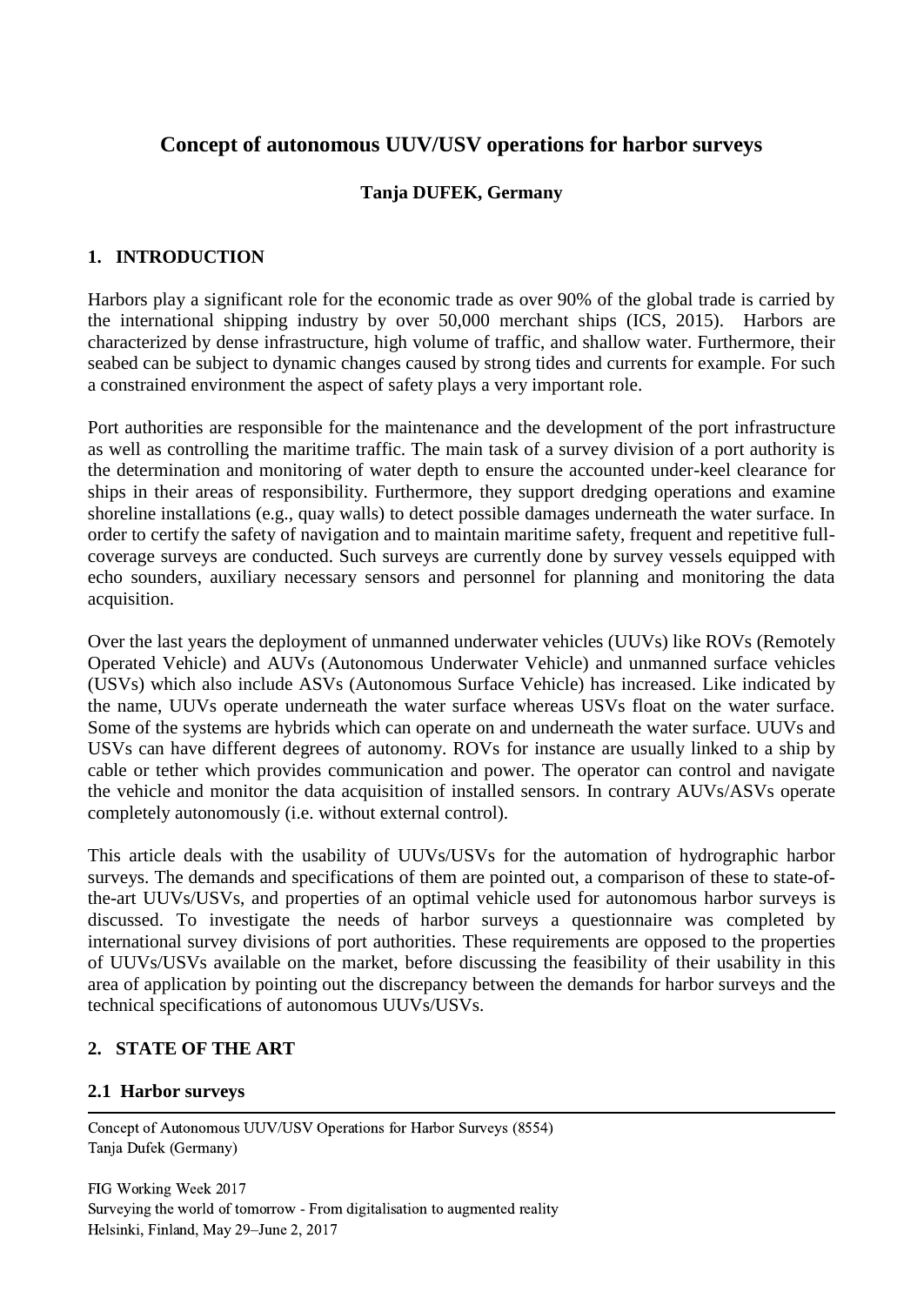For investigating the tasks, requirements, and challenges of harbor surveys a questionnaire was answered by the survey divisions of three European port authorities. This chapter summarizes the results of the returned questionnaires as well as the content of *FIG Publication No. 56 Hydrographic Surveys in Ports and Harbors* (FIG, 2010).

The main task of the hydrographic surveys in a harbor is to verify the locally defined target depth to ensure the under keel clearance. Further areas of responsibility include the monitoring of dredging operations (Figure 1) and slopes for the detection of instabilities. Also infrastructural monitoring (e.g. locks) for the detection of potholes is done. The area of jurisdiction varies with the size of the harbor and reaches up to a few thousand hectares. The area surveyed daily varies strongly according to the available resources (e.g. vessels) and circumstances (e.g. weather, transit time) and can reach up a few hundred hectares per day. Harbors are usually characterized by shallow water depths compared to the open sea. In the investigated ports the water depths range from 0m up to 45m. Consequently, the local target depths vary according to the area as the size and therefore draught of ships differs.



**Figur 1: Hamburg harbor. (www.hamburg-port-authority.de)**

The number of survey vessels utilized by the respondents varies between 1 and 4. Usually a survey vessel is at least manned with one captain and one surveyor. Besides the field staff, engineers and technicians are also employed in the back office for data processing and generation of final data products. The ratio of field and office staff is varying strongly for the different authorities so that no general statement can be drawn. Also the repetition rate of surveys for a specific area is varying a lot as time intervals range from weekly to 4 years. These intervals depend on the importance of the area for shipping, the local siltation, and scouring.

For depth measurements multi beam echo sounders and the necessary auxiliary systems for navigation and attitude determinations (GNSS, IMU – (inertial measurement unit) or INS (inertial navigation system)), and sound velocity profilers are employed. Further utilized acoustic sensors for particular tasks are density measurement probes and single beam echo sounders.

Regarding the requirements of harbor surveys the highest standards are used as the under-keel clearance is most likely crucial due to shallow water depths and large ships. The requirements regarding the accuracy of soundings are adopted from the *Standard for Hydrographic Surveys – Special Publication S-44* by the IHO (International Hydrographic Society). Harbors usually fall into the category of *Special Order*. The maximum allowable THU (total horizontal uncertainty) must not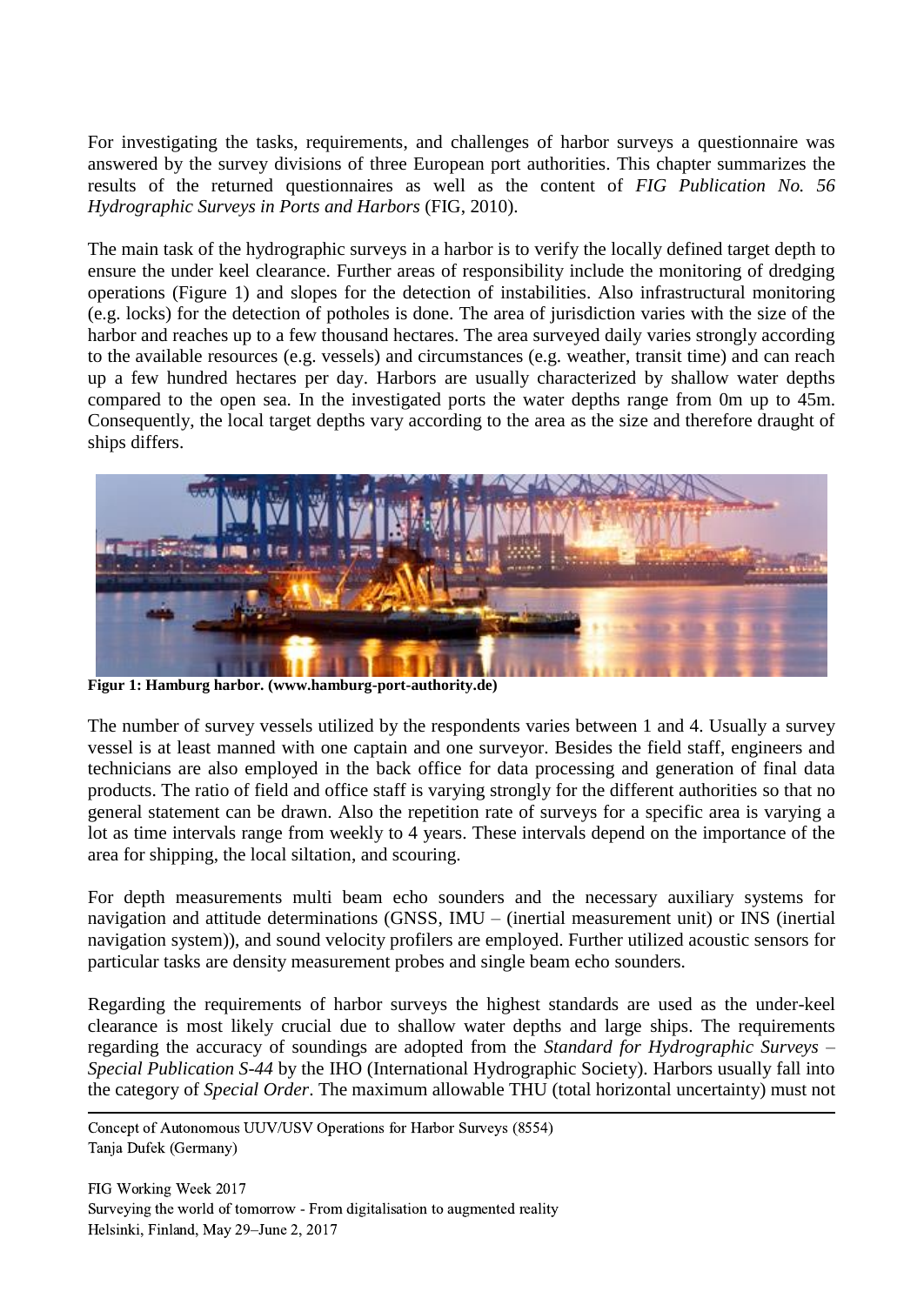exceed 2m and the maximum allowable TVU (total vertical uncertainty) must not exceed 0.3m/0.4m for 20m/40m water depths (at 95% confidence level). According to IHO S-44 *Special Order* cubic features of at least 1m have to be detected and a full sea floor search is required. Some further individual restrictions regarding the accuracy are done by some of the respondents, setting the THU to less than 0.1m and the TVU to less than 0.15m. To ensure such high data quality regular calibrations (patch test) of the multi beam echo sounders are carried out (every 3-4 moths at least). Besides that the data quality is monitored carefully by a surveyor during acquisition.

However, to formulate general statements and statistics of hydrographic surveys for harbors is hardly possible, as the environment and therefore the demands for surveys are very diverse. This does not only account for the different characteristics when comparing harbors among each other but also within one harbor the local circumstances like currents, siltation, or marine traffic can vary strongly and therefore the effect on the demands for hydrographic surveys.

## **2.2 UUVs/USVs**

UUVs/USVs are utilized nowadays as multi sensor systems in a broad field of hydrography like research, fishery and aquaculture, military, oil and gas industry, or offshore constructions (inspection, repair, and maintenance). Their size, number of installed sensors, tools, and degree of autonomy varies depending on the application (Figure 2 and 3). Very often they are custom-build to fit the specific needs for a specialized application. Unmanned vehicles have the advantage of being able to work in not easily accessible areas for survey vessels or divers. Furthermore, underwater vehicles can dive into deep water areas and investigate the seabed from a closer distance than having the same sensors installed on a vessel. This way higher survey accuracy can be achieved and close range sensors like cameras can be deployed for gathering additional information.



**Figur 2: Unmmaned surface vehicles of different sizes. From left to right: SONOBOT from EvoLogics (www.evologics.de), C-Worker 6 from ASV (www.asvglobal.com), Mariner from Maritim Robotics (www.maritimerobotics.com).**



**Figure 3: Unmanned underwater (or hybrid) vehicles. From left to right: HUGIN from Kongsberg (www.kongsberg.com), Bluefin-9 from Bluefin Robotics (www.bluefinrobotics.com).**

 Concept of Autonomous UUV/USV Operations for Harbor Surveys (8554) Tanja Dufek (Germany)

FIG Working Week 2017 Surveying the world of tomorrow - From digitalisation to augmented reality Helsinki, Finland, May 29–June 2, 2017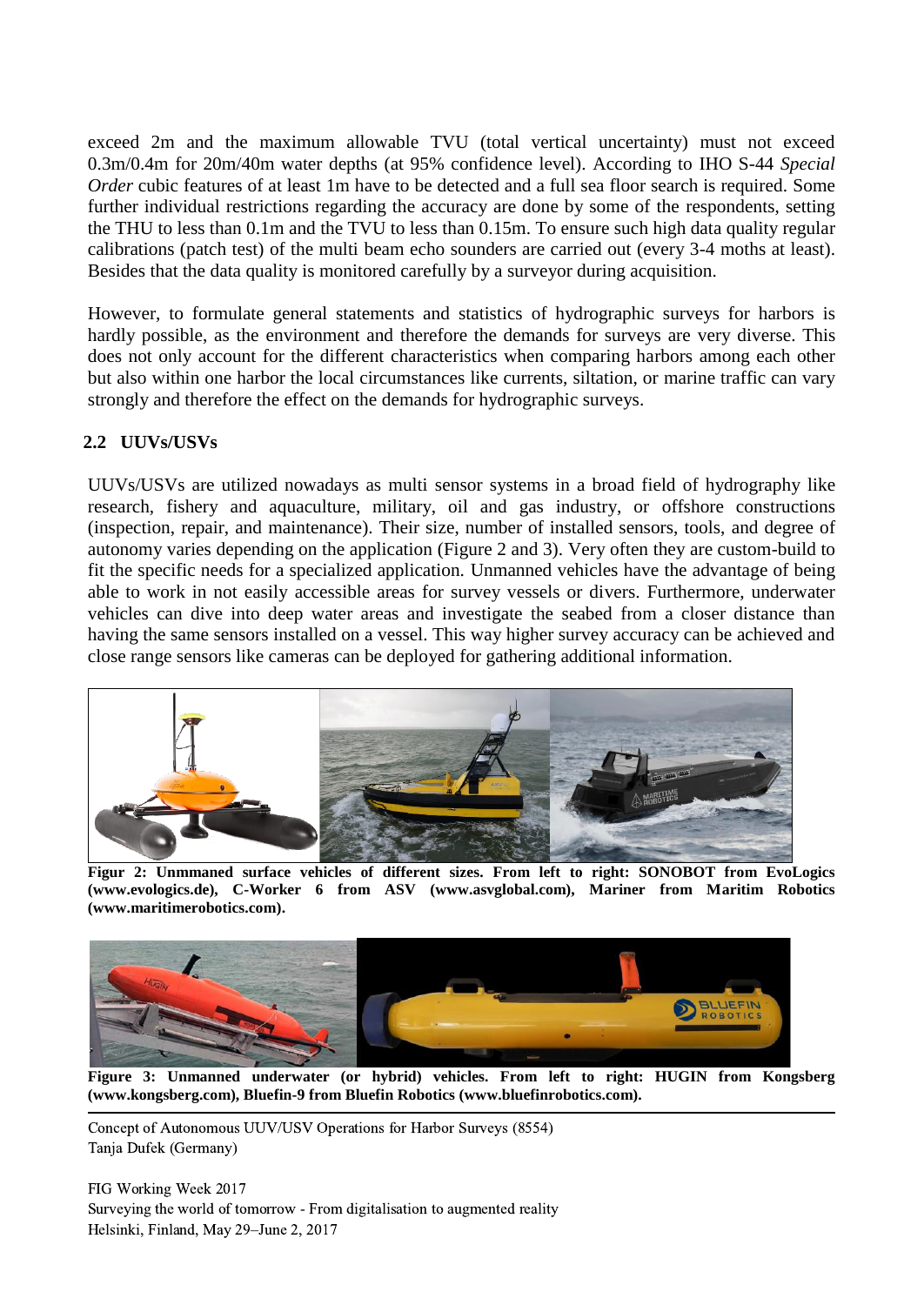Autonomous vehicles are not connected by tether, cable, or radio communication to a ship or other control station. As a result an autonomous vehicle navigates on its own, whereby waypoints for the mission's path planning can be defined beforehand or the vehicle is launched without prior information and navigates on its own (e.g. by pipeline tracking). The autonomous navigation of such vehicle includes algorithms for decision making when unexpected circumstances occur (e.g. obstacle avoidance). As there is no connection to an external control the power supply is also completely taken care of by the vehicle itself. (DHyG, 2015)

#### **3. REQUIREMENTS FOR AUTONOMOUS UUVs/USVs OPERATIONS FOR HARBOR SURVEYS AND THEIR APPLICATION VIABILITY**

So far autonomous unmanned vehicles have not been utilized professionally for surveys in such constrained environments like harbors by port authorities but would be of large interest.

The utilization of autonomous vehicles would decrease the costs due to personnel reduction and operational and maintenance savings. Furthermore, the flexibility would be improved as the application of autonomous vehicles in not bound to working hours. They can approach underwater constructions very close hen diving. Their small size results in a small draught which allows them to reach very shallow areas which might not be accessible by vessels. Furthermore, this fact also decreases the tide dependent factor in survey planning.

Within the questionnaire the respondents were asked to formulate the requirements for an application of autonomous vehicles from their point of view. These can be grouped related to the demands on performance of the survey data quality, survey platform, technical infrastructure, and autonomy. They are listed in table 1 as well as their availability based on exemplary case studies (for autonomous UUVs and USVs) are given where these requirements were met. Indicators marked with "v" represent requirements which are met by available systems. Availabilities marked with "(v)" indicate some partial or not complete fulfillment of the requirement to the demanded extent.

| Requirements for autonomous harbor surveys |                                                                   | Availability |              |
|--------------------------------------------|-------------------------------------------------------------------|--------------|--------------|
|                                            |                                                                   | <b>UUV</b>   | <b>USV</b>   |
| Survey data<br>quality                     | Accuracy of sounding data (THU < 0.1m, TVU<br>$< 0.15m$ )         | (v)          | V            |
|                                            | High positioning accuracy (within a few centimeters)              | (v)          | $\mathbf{V}$ |
| Survey<br>platform                         | Same sensor payload as vessels                                    | $\mathbf{V}$ | $\mathbf{V}$ |
|                                            | Survey duration / battery capacity                                | $\mathbf{V}$ | V            |
|                                            | Speed of up to $4 \text{ m/s}$                                    | V            | V            |
|                                            | Operation at strong swell                                         | V            | (v)          |
| Infrastructure                             | Data handling / data transfer                                     | V            | V            |
|                                            | Fast recharge of batteries                                        | (v)          | (v)          |
| Autonomy                                   | decision-making (e.g. approach of<br>Autonomous<br>power station) | (v)          | (v)          |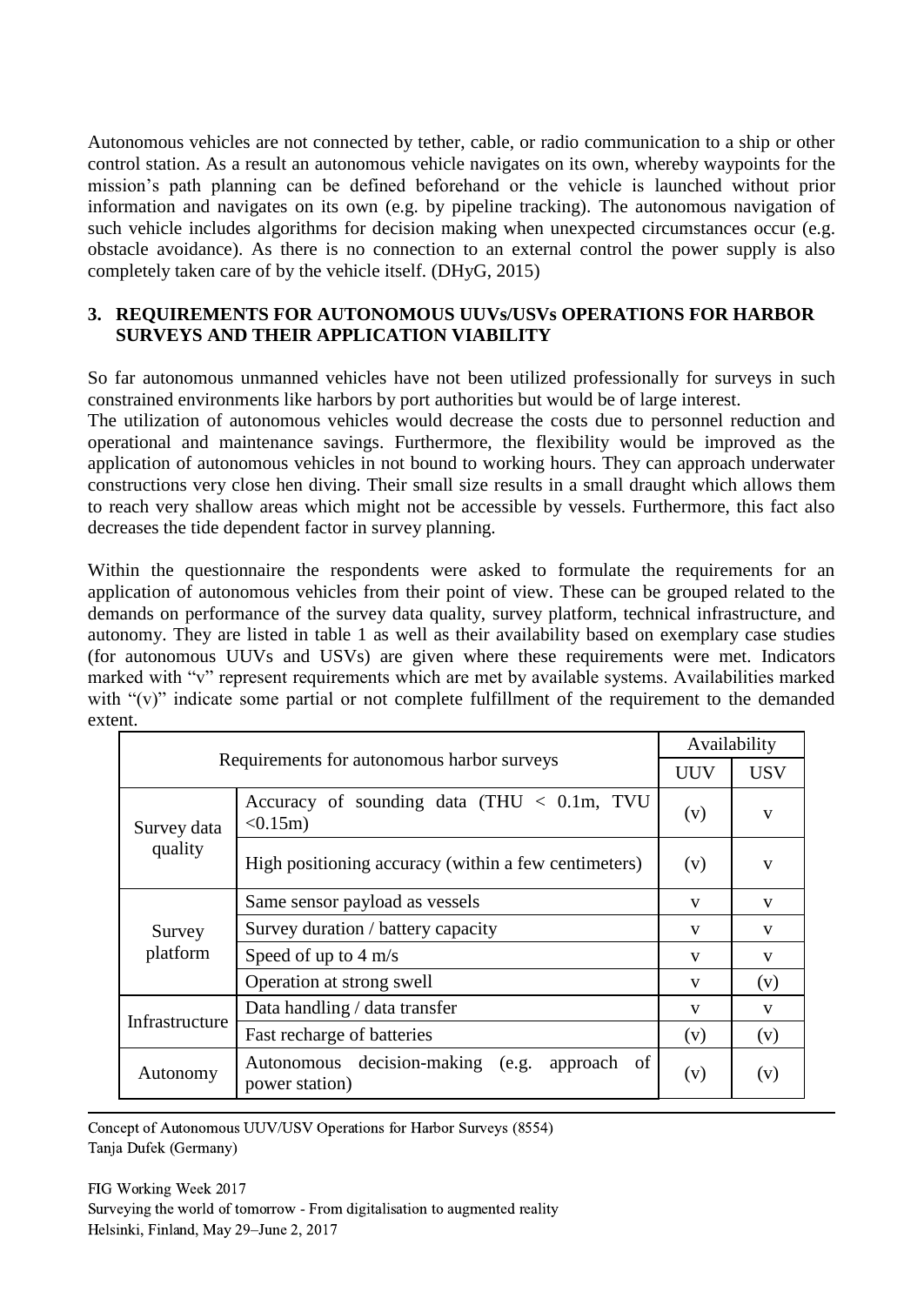| Collision avoidance          |  |
|------------------------------|--|
| Real time quality monitoring |  |

**Table 1: Requirements for autonomous UUVs/USVs operations for horbor surveys stated by the port authorities and indicators of where the requirements are met (by systems available on the market).**

## **3.1 Survey data quality**

The requirements for autonomous UUV/USV surveys derive first of all from the demanded survey specifications as an autonomous solution should provide the same performance like current vesselbased surveys. This particularly accounts for the accuracy and quality of the survey data which is of highest standards to ensure the safety of navigation. This aspect therefore includes also the demand to equip such a vehicle with the same sensors used generally.

The determination of position and attitude of a sensor carrier platform in a defined reference frame system plays a crucial role as its quality directly influences the accuracy of the senor measurements and therefore the quality of the final product. The interviewed authorities use a combination of GNSS (RTK-real time kinematic) for positioning and INS (inertial navigation systems) for attitude determination and positioning support. An INS determines the change in location and attitude of an object by measuring the acceleration along and angular velocity around the three orthogonal axes. The obtained three dimensional change of position within a certain time can subsequently be applied to the previous known location of the vehicle. The uncertainty of the navigation solution for such an indirect localization technique decreases rapidly over time. Therefore, additional methods of navigation are combined with an INS solution to reduce its drift and improve the positioning accuracy of the platform (Groves, 2013). The utilized integrated navigation solutions achieve accuracies of a few centimeters.

Such integrated navigation solution can directly be employed without any constraints to USVs and are available on the market as for example for the Z-Boat 1800-RP from Teledyne Marine (Teledyne Marine, 2017) to achieve the required accuracy of less than 10cm for THU and 15cm for the TVU. For UUVs a GNSS-based positioning would be no option. The positioning of underwater vehicles is therefore mainly based on INS. To reduce the drift of the dead-reckoning technique over time, a support of the navigation solution is necessary. This could be realized by a stationary network of underwater beacons at known positions, which are detected, recognized, and utilized for localization by the vehicle within a harbor. Further methods to support the inertial localization could include further additional sensors (e.g. Doppler log) as well as information about the surrounding environment obtained by previous surveys for terrain based navigation (TBN). The final positioning accuracy achieved by UUVs depends strongly on the utilized INS aiding techniques and their algorithmic integration. In general, available systems on the market achieve positioning accuracies within the IHO S-44 requirements for Special Order (Kongsberg, 2017).

#### **3.2 Survey platform**

The combination of a large payload, a required speed of at least 4m/s, and a desired survey duration of a few hours make a strong propulsion and large battery capacity necessary. UUV and USV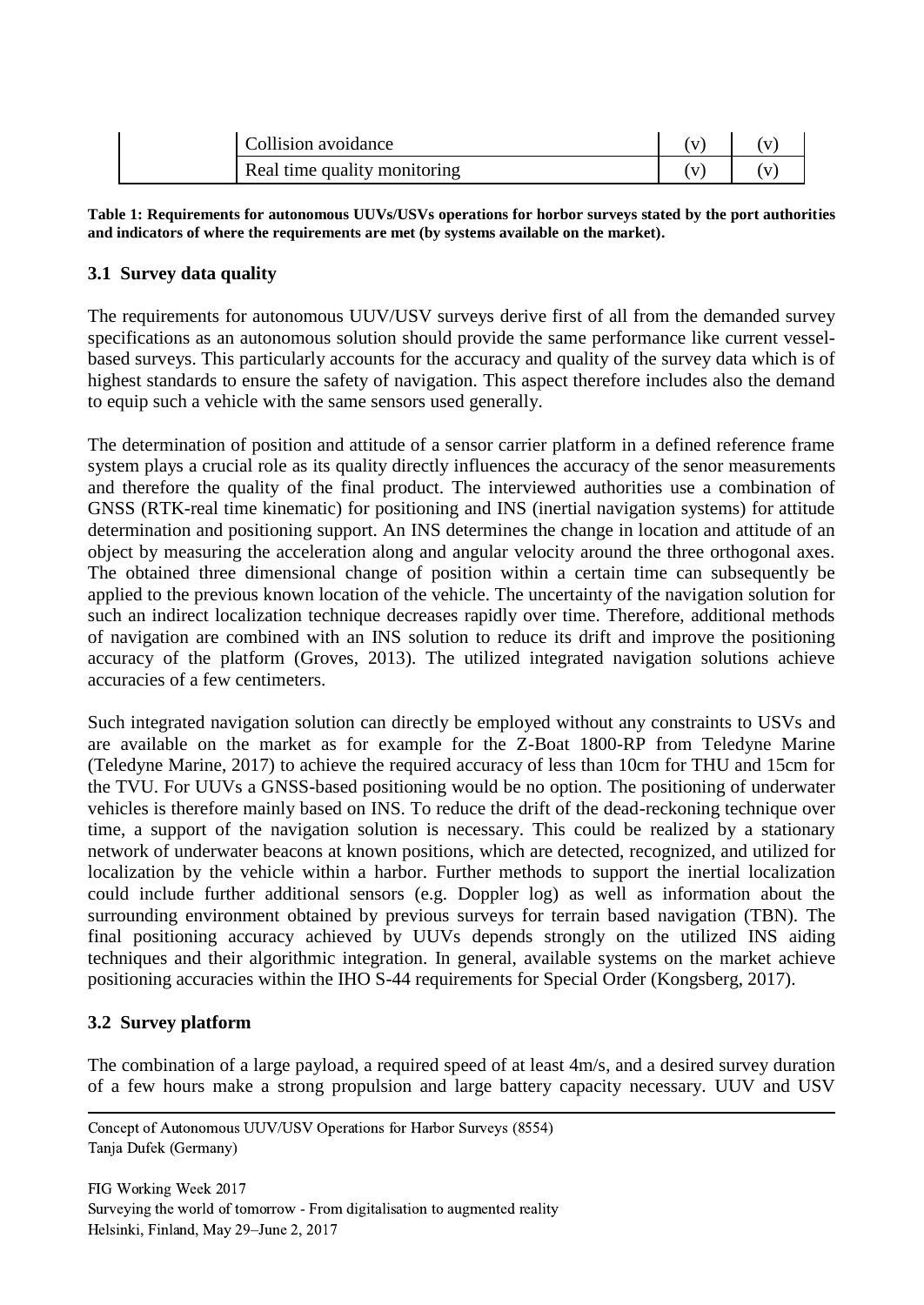systems like the Hugin from Kongsberg (Kongsberg, 2017) or the Z-Boat 1800-RP from Teledyne Marine (Teledyne Marine, 2017) meet such specifications for example.

The survey platform should be utilizable also in harsher environments of larger swell caused by bad weather conditions or bow waves of large ships. This does not pose a problem for UUVs as they operate within the water and are therefore less affected by waves. In contrary, such rougher water surface conditions could pose a problem for the utilization of USVs.

As the improvement of battery size and capacity is evolving quickly this might not depict a major problem regarding the demands of survey time as long as the battery change proceeds quickly, autonomously, and the downtime is minimized.

#### **3.3 Technical infrastructure**

The rapid development in technologies for autonomous UUVs/USVs is not only restricted to the battery size and capacity but also accounts for the data transfer to the office. Regarding to the respondents an average data volume of about 1 GB is gathered by the port authorities daily and can already transferred to the office by the end of the day by wireless network when surfacing. This would therefore not constitute a challenge for the implementation of autonomous vehicles for harbor surveys.

The time span for recharging batteries should be kept as short as possible to reduce the downtime of the survey platform to a minimum. A long persistence is desirable as the maintenance effort should be minimized and the spontaneous deployment at short notice be possible. Research and trials regarding docking station for UUVs are dating back to more than 10 years (e.g. Hobson et al. 2007) and have shown the usability of underwater docking stations for UUVs (mainly focusing on resistant UUVs in oil and gas applications). To decrease the downtime due to battery recharge an automatic battery exchange could be utilized.

#### **3.4 Autonomy**

For taking full advantages of the application of an autonomous survey vehicle for harbor surveys a high level of autonomy would be preferable. Three main factors were mentioned by the port authorities addressed by the port authorities and are listed in Table 1. They are further discussed in the following subchapters.

#### 3.4.1 Autonomous decision making

The aspect of the requirement for an autonomous decision making and subsequent execution of actions is mainly focusing on the demand to keep the human interaction and the maintenance as small as possible. This includes the approach of a power station for recharge but also reporting of dangerous flotsam for example.

## 3.4.2 Collision avoidance

 Concept of Autonomous UUV/USV Operations for Harbor Surveys (8554) Tanja Dufek (Germany)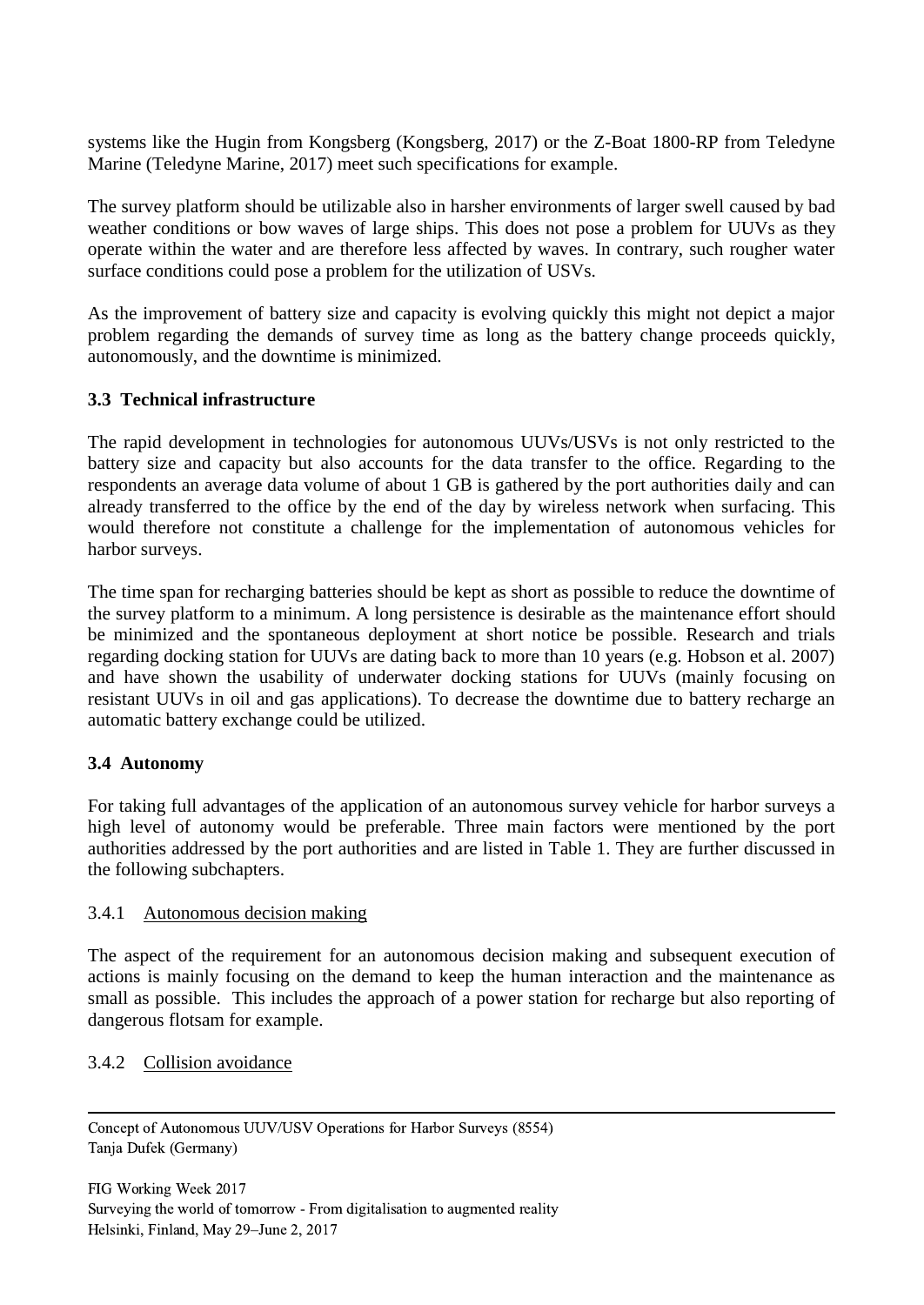Harbors are spatially limited regarding the extent of waterways in width and depth. Additionally, influences by tides and marine traffic play a crucial role for the application of autonomous UUVs/USVs as they further challenge their autonomous movement in the harbor area. Therefore, an integrated collision and obstacle avoidance is of large importance. It has to work reliable and precise as failures could result in a risk for safety (Moitie et al., 2000).

Currently, the legislation for the application of unmanned vehicles in harbors is not clear according to the respondents. Usually port authorities act relatively self-sufficient but in reference to the deployment of unmanned crafts within such constrained environments like harbors the Ministry of Transport is challenged. Procedures and protocols defining the interaction of UUVs/UVSs with other maritime traffic have not been developed so far. The consistent functionality of the algorithms implemented in autonomous vehicles has to be ensured by 100 percent to guarantee their reliability. This is still a huge challenge.

The sensors utilized for collision avoidance differ for UUVs and USVs. Underwater vehicles can be equipped with forward looking sonars to detect obstacles in front of or next to them. They have the possibility to evade in three directions (sideways, vertically, and backwards). Surface vehicles in contrary have more possibilities regarding the employed sensors to detect obstacles as AIS (automatic identification system), radar, or acoustic or electromagnetic signals for vertical distance measurements can be employed. In contrary they are limited regarding the directions of evasion.

Some research regarding the improvement and further development of collision and obstacle avoiding algorithms for autonomous USVs is taking the COLREG (International Regulation for Preventing Collisions at Sea) into account as they are focused on the development of autonomous transport of merchandise (e.g. Campbell et al., 2012). The development towards autonomous harbor surveys would strongly benefit from such approaches. A special awareness regarding the evasive manoeuver has to be raised as the harbor is characterized by denser ship traffic than the open oceans.

#### 3.4.3 Real-time quality control of the recorded data

To monitor the data quality (accuracy and density) during acquisition a surveyor utilizes different possibilities which are usually applied simultaneously according to the respondents. During data acquisition online DTMs (digital terrain models) are calculated. These can visualize different data properties like standard deviation or data density. Such depictions are monitored closely to identify systematic errors, blunders, or data gaps. In case of their occurrence the survey profiles are adjusted immediately or other appropriate actions are carried out (e.g. measurement of sound velocity probe). These monitored data quality indicators also include the overlap of the multi beam swaths of neighboring profiles as their width varies according to the water depth. Such an instant adjustment of its path due to data quality issues should also be performed by autonomous vehicles as the time span between the survey and a revisit would be too long. If the data can only read out and checked by a surveyor after the reappearance of the vehicle, morphological structures like sand ripples could have moved up to one meter per day due to tidal influences in the meantime. When re-surveying a location after more than 12 hours to fill in gaps in the dataset, the seabed could have probably

 Concept of Autonomous UUV/USV Operations for Harbor Surveys (8554) Tanja Dufek (Germany)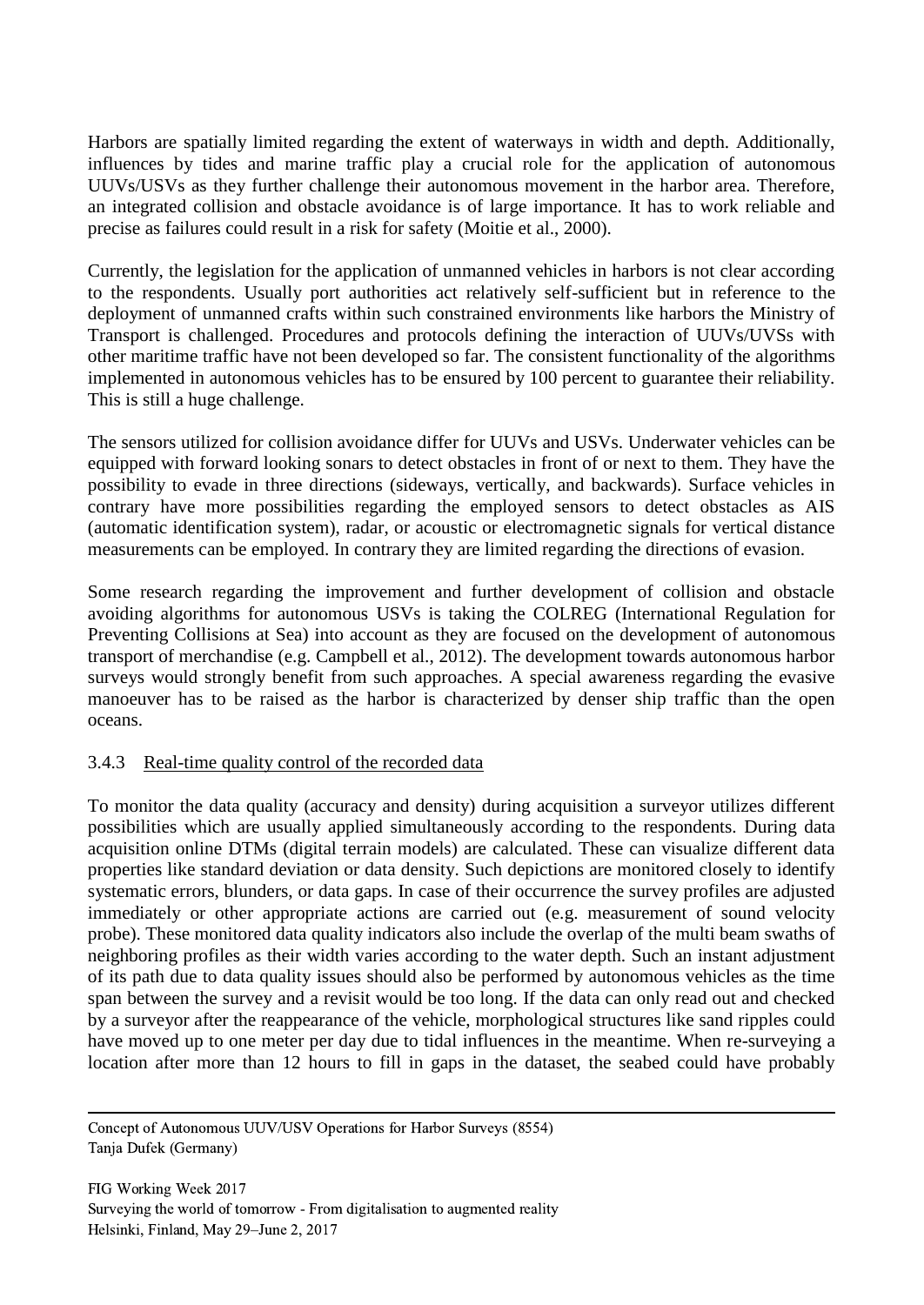changes and result in mismatch of data. If an UUV/USV would reliably check the recorded sensor data in real-time, it could react instantly by adjusting its path accordingly.

Furthermore, the technical parameter settings like gain, swath angle opening, depth filters, or signal strength of the multi beam echo sounder are monitored and adjusted by a surveyor according to the changes in the characteristics of the survey area. This is especially important for surveys related to dredging operations as they not only result in changes of seabed morphology. They whirl up the upper seabed sediments which concurrently makes it hard to detect the soil layer representing the boundary of water and seabed with acoustic sensors for quite a period. As dredging is usually accompanied by surveys before, after, and also sometimes in between the procedure, possible time slots for surveys are quite short. The quality in such areas is strongly depending on the settings of the echo sounders and makes adjustment in the multi beam echo sounder settings necessary. Nowadays such adjustment of most of the technical settings can be done nearly autonomously by most of the echo sounders available on the market which increases possibility of a completely autonomous survey. However, automatic depth filter adjustments in areas of man-made structures like key-walls still have potential for improvement since they still present a challenge for the bottom-detection algorithms of echo sounders (Lurton, 2010).

The third monitoring option for data quality is an alert system which indicates the proper functioning of the individual systems onboard. For example, in case the navigation solution is lost, the survey can be interrupted and resumed when connection is restored. Such a quality control can easily be implemented to an autonomous vehicle and does not represent a big challenge for an autonomous realization of harbor surveys.

## **4. CONCEPT OF AUTONOMOUS HARBOR SURVEYS**

In the previous chapter requirements and their up-to-date availability regarding the needs for harbor surveys were presented. Some of the demands for autonomous harbor surveys are not completely met and therefore represent a challenge for the realization.

Comparing the application of autonomous UUVs and USVs each system has its advantages and disadvantages. The advantages of underwater vehicles can be seen in the diving functionality as they can dive underneath ships and therefore can get closer to specific sites of investigation. They are less affected by waves which results in a more stable attitude. The advantage of surface vehicles is their better visibility for safety reasons and their easier to realize positioning. To achieve positioning accuracies like with RTK-GNSS using UUVs a larger effort regarding aiding sensors and a network of position-aiding beacons would be necessary. Such a network would have to be installed and maintained and would result in large financial and time consuming effort. Furthermore the noisy reverberant conditions within a harbor induced by vessels and various source could lead to problems for an acoustic positioning approach (Christ et al., 2014). An infrastructure independent method would therefore be preferred in harbors.

An unmanned surface vehicle would be the more preferable sensor platform for autonomous harbor surveys of these two as the aspect of safety (visibility and also possibility of mounting different sensors utilized in combination for collision avoidance) and position accuracy plays a major role. If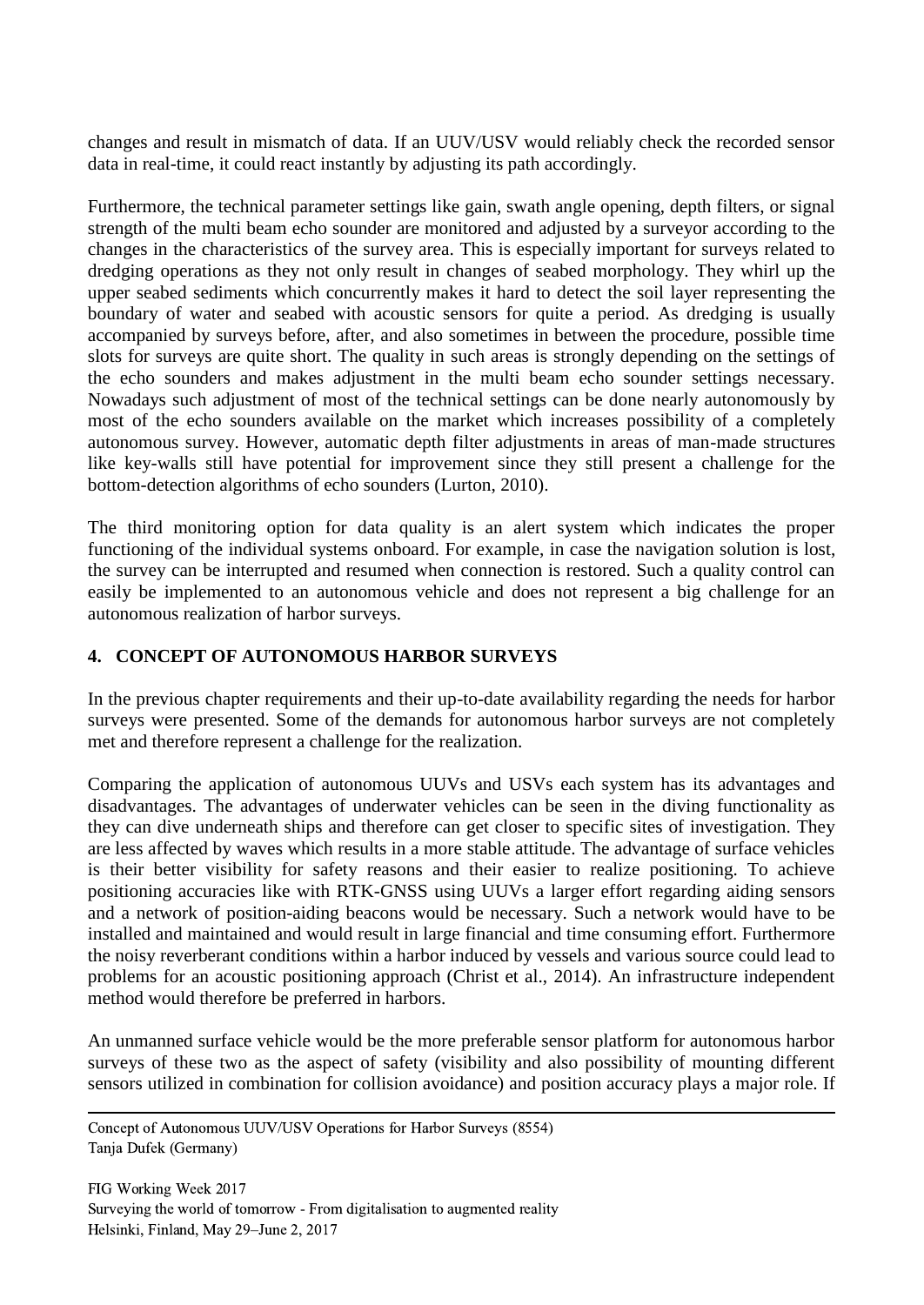such system would also be able of diving the combination of the advantages of both types of sensor platforms could be combined as a hybrid.

As the requirements regarding the data quality are of very high standards, this factor is of great importance and also depicts the most crucial aspects together with the safety consideration in realization of autonomous surveys in harbors. The amount of human supervisory intervention should be kept at a minimum in general. A various range of surface vehicles can be found on the market for hydrographic surveys in shallow water (Bertram, 2008). Most of them are designed to be operated remotely from the shore or a vessel. A completely autonomous survey cannot be realized for harbors today, but the algorithms and methods for collision avoidance and online data quality checks are already available and with further improvement and their combination the aim could be achieved in the distant future.

The link of intelligent data monitoring and adjustment in path planning is of great importance. These two internal evaluation and decision workflows have to be brought together appropriately to ensure a certain survey data quality is achieved by the end of the mission. A final evaluation and the product creation of a qualified hydrographic surveyor cannot be completely replaced. But the high effort of real time data monitoring could be reduced and the flexibility of surveys could be increased which is the main advantage of autonomous surveys.

The difficulty of reliable collision avoidance according to the legal requirements could result in a semi-autonomous solution. The position and survey of an autonomous vehicle could be monitored and in the event of a potential hazardous situation a human intervention carried out. This could be supported by an alert send from the semi-autonomous vehicle to the observer. Such an human interaction would have further advantages when conducting surveys close to obstacles like quay walls, as an automatic collision avoidance procedure might not allow the vehicle to approach this potential threat for safety as close as required. Even though the human interaction is not completely eliminated during the process of data acquisition this way, the effectiveness would be increased as one person could monitor a number of unmanned vehicles simultaneously.

## **5. CONCLUSION**

The requirements for collision avoidance and data quality monitoring algorithms are very high as well as the demanded reliability. Consequently, a completely autonomous hydrographic data acquisition within harbors will not be realized within the next years. Such implementation in everyday work especially in such constrained environments like harbors is a long process. Furthermore, the legislation is not clearly regulated. Such improvements of algorithms and their reliability as well as the development of official procedures and protocols are a long-term process. Similar evolutions can be seen in autonomous driving cars which technology much further advanced regarding the implementation into everyday use than for water based vehicles.

A semi-autonomous approach seems feasibly in the near future by reducing the human intervention during data acquisition. This article suggests a surface vehicle with autonomous data quality control combined with a reactive autonomy regarding collision avoidance to meet the requirement of autonomous harbor surveys best and could be realized in the near future. Further advancements in

 Concept of Autonomous UUV/USV Operations for Harbor Surveys (8554) Tanja Dufek (Germany)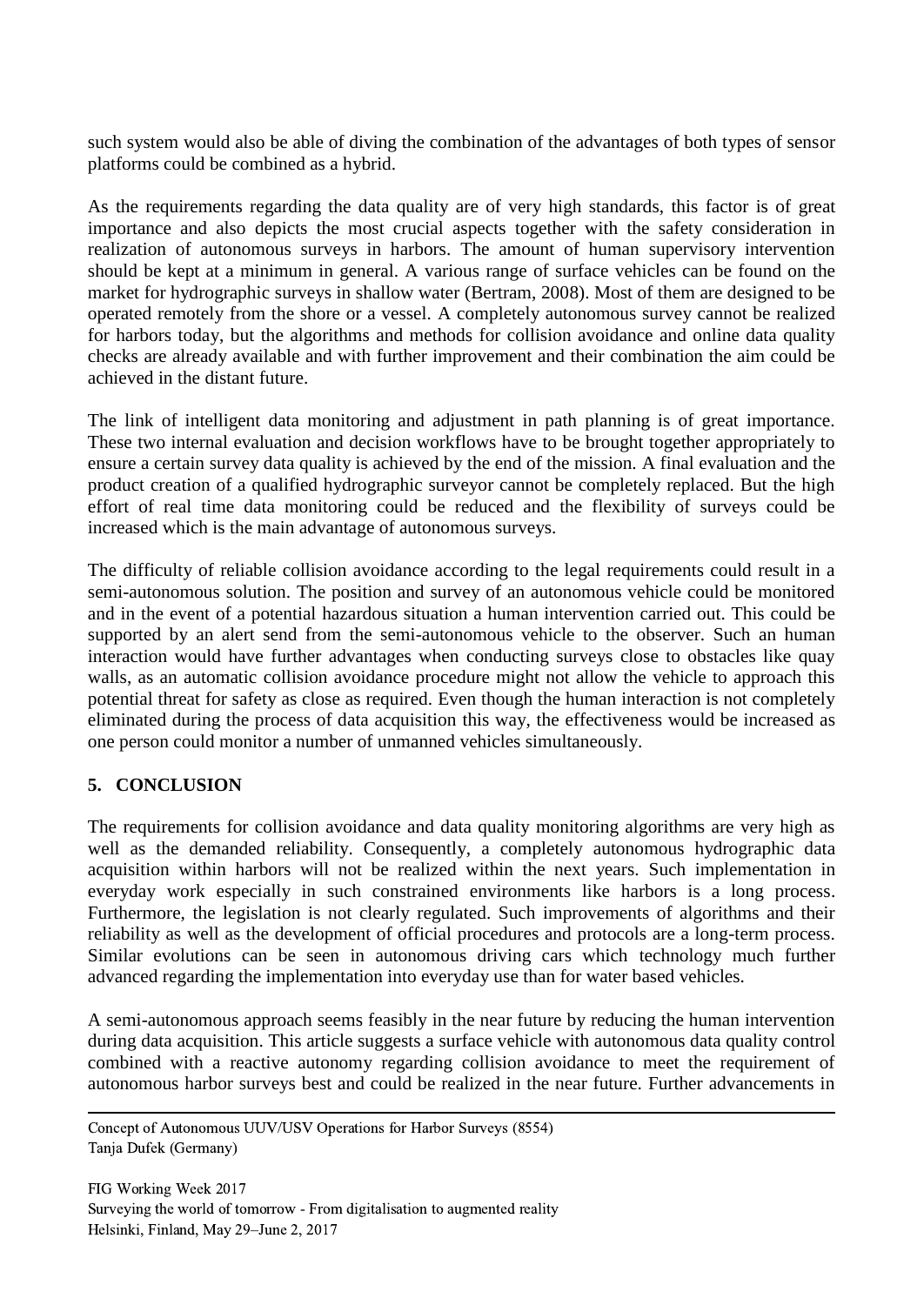technology like power supply, data transfer but especially regarding online data control and consecutively autonomous path adjustments are highly important for further developments towards autonomous data acquisition of harbor surveys.

#### **ACKNOWLEDGEMENT**

I would like to thank the port authorities who took the time to complete the questionnaire and were willing to answer further questions regarding their daily work.

#### **REFERENCES**

- Bertram, V. (2008): Unmanned surface vehicles– A survey. Proceedings of skibsteknisk selskab, Copenhagen, Denmark.
- Campbell, S., Naeam, W., Irwin, G.W. (2012): A review on improving the autonomy of unmanned surface vehicles through intelligent collision avoidance maneuvers. In Annual Reviews in Control, pages 267-283. Elsevier.
- Christ, R.D., Wernli Sr, R.L. (2014): The ROV Manual: A User Guide for Observation Class Remotely Operated Vehicles. 2nd Edition, Butterworth-Heinemann.
- DHyG Deutsch Hydrographische Gesellschaft (2015): Hydrographische Nachrichten. No. 102. http://dhyg.de/images/hn\_ausgaben/HN102.pdf (accessed September 2016).
- FIG International Federation of Surveyors (2010): Guidelines for Planning, Execution and Management of Hydrographic Surveys in ports and Harbours. FIG Commission 4, Working Group Hydrographic Surveying in Practice, FIG Publication No 56, Copenhagen, Denmark.
- Hobson, B.W., McEwen, R.S., Erickson, J.A., Hoover, T., McBride, L., Shane, F., Bellingham, J.G. (2007): The Development of Ocean Testing of an AUV Docking Station for a 21 AUV. Proc, IEEE OCEANS, Vancouver, BC, Canada, Sep. 29-Oct. 4 2007, pp 1-6.
- Groves, P.D. (2013): Principles of GNSS, Inertial, and Multisensor Integrated Navigation Systems. 2nd Edition, Artech House.
- ICS International Chamber of Shipping (2015): ICS Homepage. www.ics-shipping.org accessed March 2015).
- IHO International Hydrographic Society (2008): IHO Standards for Hydrographic Surveys Special Publication No 44. 5th Edition, www.iho.int/iho\_pubs/standard/S-44\_5E.pdf (accessed September 2016).
- Kongsberg(2017): Product Leaflet Hugin. https://www.km.kongsberg.com/ks/web/nokbg0397.nsf/AllWeb/A6A2CC361D3B9653C1256 D71003E97D5/\$file/HUGIN\_Family\_brochure\_r2\_lr.pdf?OpenElement (accessed January 2017).
- Lurton, X. (2010): An Introduction to Underwater Acoustics. 2nd Edition, Springer, Berlin & Heidelberg.
- Moitie, R., Seube, N. (2000): Guidance Algorithms for UUVs Obstacle Avoidance Systems. OCEANS 2000 MTS/IEEE Conference and Exhibition, Volume 3, p. 1853-1860.
- Teledyne Marine (2017): Product Leaflet Surface Vehicles.

http://www.teledynemarine.com/Lists/Downloads/Autonomous\_Surface\_Vehicles.pdf (accessed January 2017).